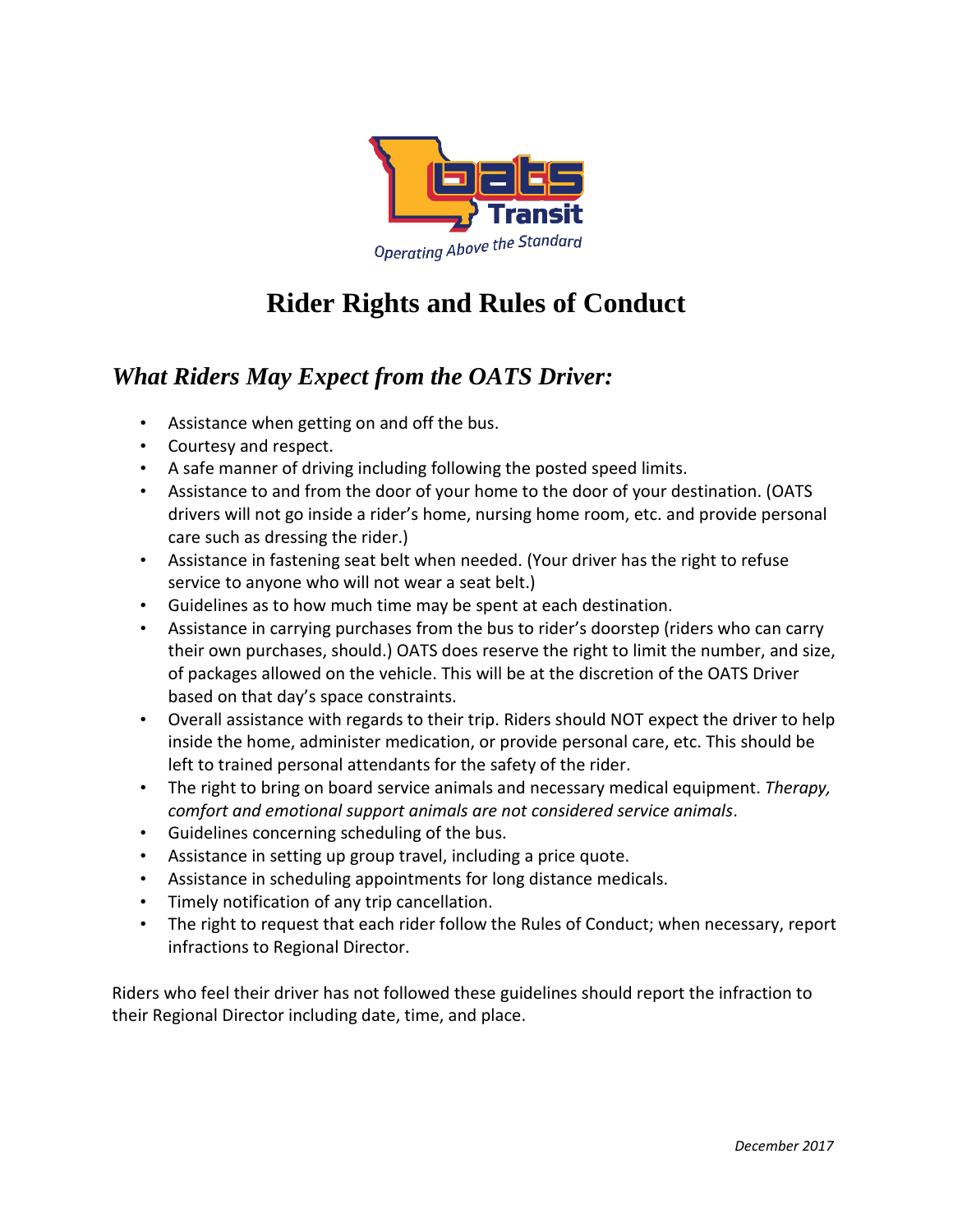## *What OATS Expects from the Rider:*

All OATS riders are required to conduct themselves properly and in such a manner as not to offend others when riding an OATS bus. Behavior which distracts the driver or annoys other passengers will not be tolerated. To make the ride pleasant for everyone and to avoid safety risks, riders are asked to do the following:

- Refrain from talking in such a manner that disturbs other passengers.
- Avoid talking to the driver when the bus is in motion; however, it is permissible for a passenger to give the driver directions to an individual's home or destination.
- OATS prohibits anyone from possessing or carrying weapons of any kind on company property, in company vehicles, or while on company time. Law enforcement officials, security guards, and other individuals who have been given consent by OATS to carry a weapon on the property will be allowed to do so.
- Do not leave your seat when the vehicle is in motion.
- Do not eat or drink on the bus; open containers are not allowed.
- Always wear your seatbelt when the bus is in motion; wait until the vehicle has come to a complete stop before removing it.
- Do not smoke or chew tobacco or snuff on the bus. Smoking, including electronic cigarettes, within 20 feet of the bus is strictly prohibited.
- Do not spit on the bus; also, cover your mouth and nose when you sneeze or cough.
- To protect the health and well being of our passengers and OATS personnel, OATS requires all passengers maintain an acceptable standard of personal hygiene and to wear incontinence protection if needed. Failure to conform to this policy will result in follow-up by the Regional Director to determine if corrective action is needed, including suspension of service until re solved.
- Do not fight, engage in horseplay or argue with others on the bus.
- Do not curse on the vehicle.
- Do not engage in inappropriate touching, visually or sexually offensive behavior.
- Do not solicit on the bus.
- Notify OATS in a timely manner if you need to cancel your trip.
- Be ready to go when the bus arrives. Have your belongings together, your coat on and ready to walk out the door.
- Always treat your fellow riders and the driver with respect.

Failure to follow these rules may result in denial of service. When a rider violates any of these rules, the driver is to show the individual the rules and ask him to comply with them. Each time an individual refuses to comply or repeats violations of the rules, the driver is to file an Incident Report with the Regional Director on the day the violation occurs. The Regional Director shall determine whether to suspend ridership privileges.